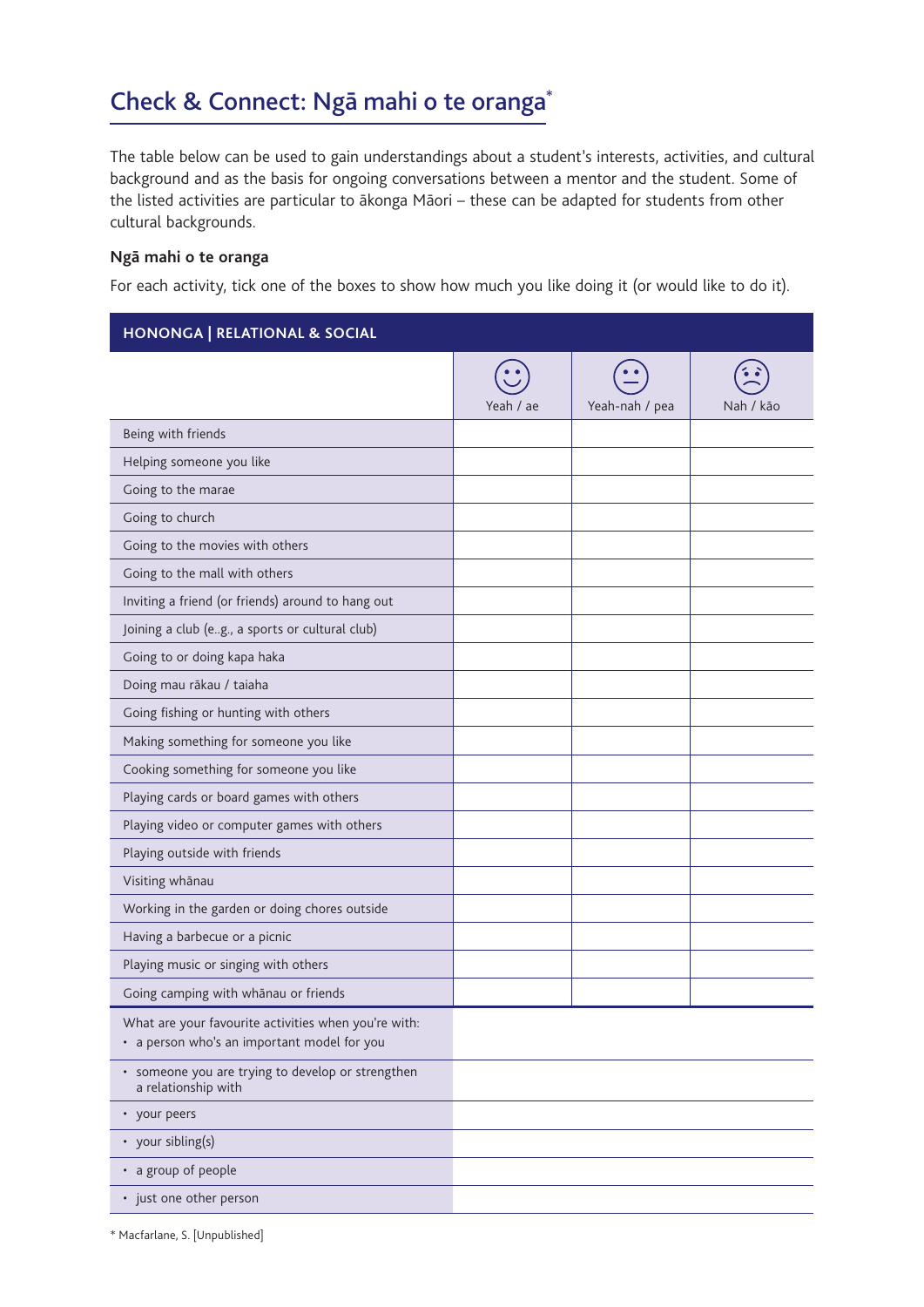| HINENGARO   PSYCHOLOGICAL & COGNITIVE               |           |                |           |  |
|-----------------------------------------------------|-----------|----------------|-----------|--|
|                                                     | Yeah / ae | Yeah-nah / pea | Nah / kão |  |
| Doing a crossword puzzle, sudoku, word find etc.    |           |                |           |  |
| Going to school                                     |           |                |           |  |
| Doing homework                                      |           |                |           |  |
| Reading a book                                      |           |                |           |  |
| Listening to music                                  |           |                |           |  |
| Learning or practising another language             |           |                |           |  |
| Learning about and doing raranga                    |           |                |           |  |
| Learning about your iwi                             |           |                |           |  |
| Learning your pepeha                                |           |                |           |  |
| Learning about Māori pūrākau                        |           |                |           |  |
| Talking with kuia and koroua                        |           |                |           |  |
| Learning whakairo rākau / iwi - wood / bone carving |           |                |           |  |
| Collecting things (e.g., toys, cards)               |           |                |           |  |
| Doing arts or crafts                                |           |                |           |  |
| Learning mōteatea                                   |           |                |           |  |
| Playing games like hipitoitoi, hei tama tū tama     |           |                |           |  |
| Doing or practising poi                             |           |                |           |  |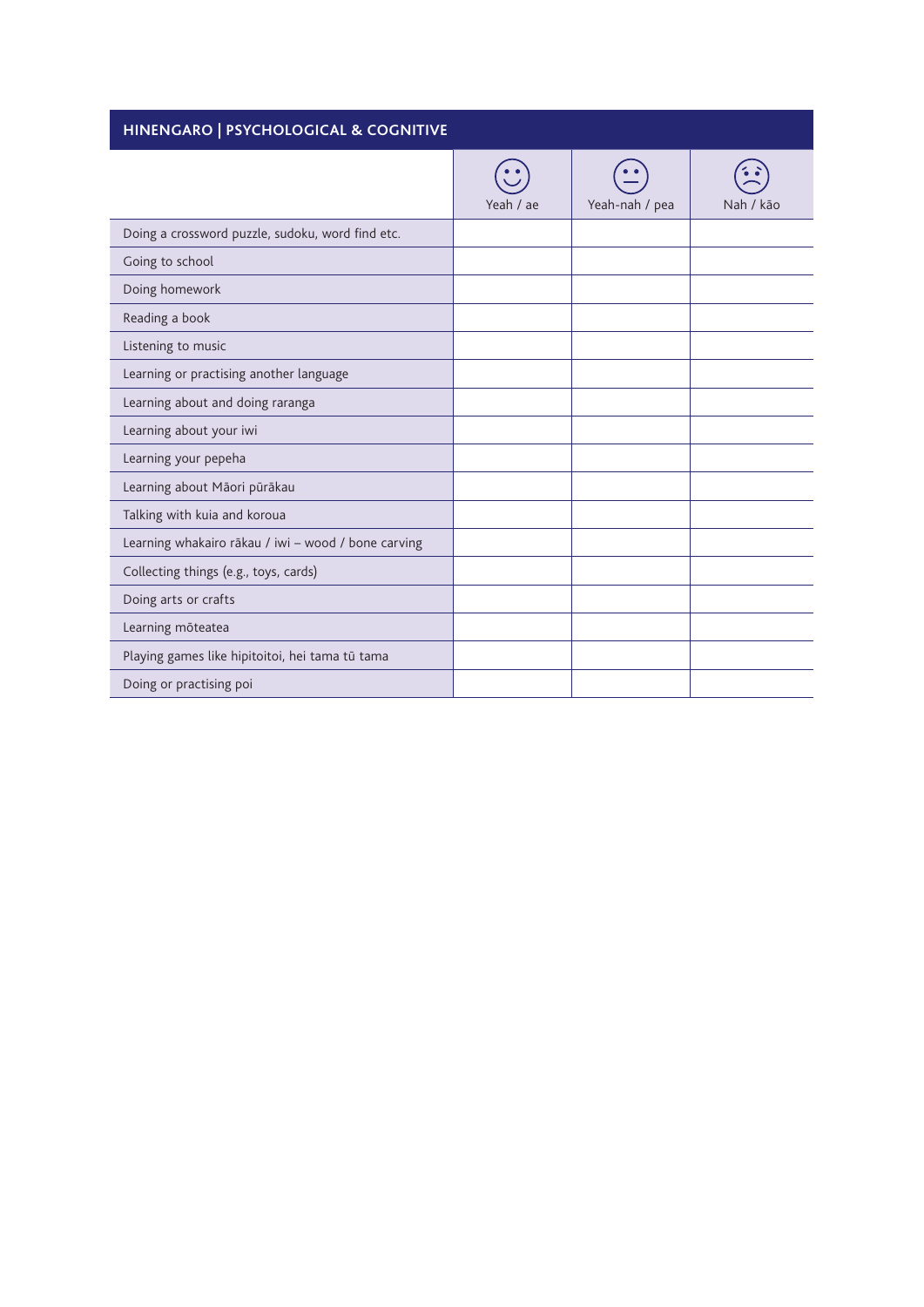| TINANA   PHYSICAL & RECREATIONAL                                          |           |                |           |
|---------------------------------------------------------------------------|-----------|----------------|-----------|
|                                                                           | Yeah / ae | Yeah-nah / pea | Nah / kão |
| Going for a walk, jog, or run                                             |           |                |           |
| Going to or doing kapa haka                                               |           |                |           |
| Resting, relaxing, sleeping                                               |           |                |           |
| Taking the dog for a walk                                                 |           |                |           |
| Going to the gym                                                          |           |                |           |
| Playing sports with others                                                |           |                |           |
| Swimming                                                                  |           |                |           |
| Surfing                                                                   |           |                |           |
| Skateboarding                                                             |           |                |           |
| Riding your bike                                                          |           |                |           |
| Hiking, bush-walking, exploring                                           |           |                |           |
| Horse riding                                                              |           |                |           |
| Tidying up or cleaning at the marae or urupā                              |           |                |           |
| Doing mau rākau / taiaha                                                  |           |                |           |
| Going fishing or hunting with others                                      |           |                |           |
| Mahi harakeke                                                             |           |                |           |
| Gardening                                                                 |           |                |           |
| Gathering kai or kaimoana                                                 |           |                |           |
| Going fishing or eeling                                                   |           |                |           |
| Doing whakairo rākau / iwi - wood / bone carving                          |           |                |           |
| Fixing or working on a car, truck, or bike                                |           |                |           |
| What moving-around activities do you like to do when:<br>• you're outside |           |                |           |
| • you're inside                                                           |           |                |           |
| • it's raining                                                            |           |                |           |
| • it's hot and sunny                                                      |           |                |           |
| • you're in or near water                                                 |           |                |           |
| • you're in the bush                                                      |           |                |           |
| • you're with your whānau                                                 |           |                |           |
| • you're with your siblings                                               |           |                |           |
| • you're with friends                                                     |           |                |           |